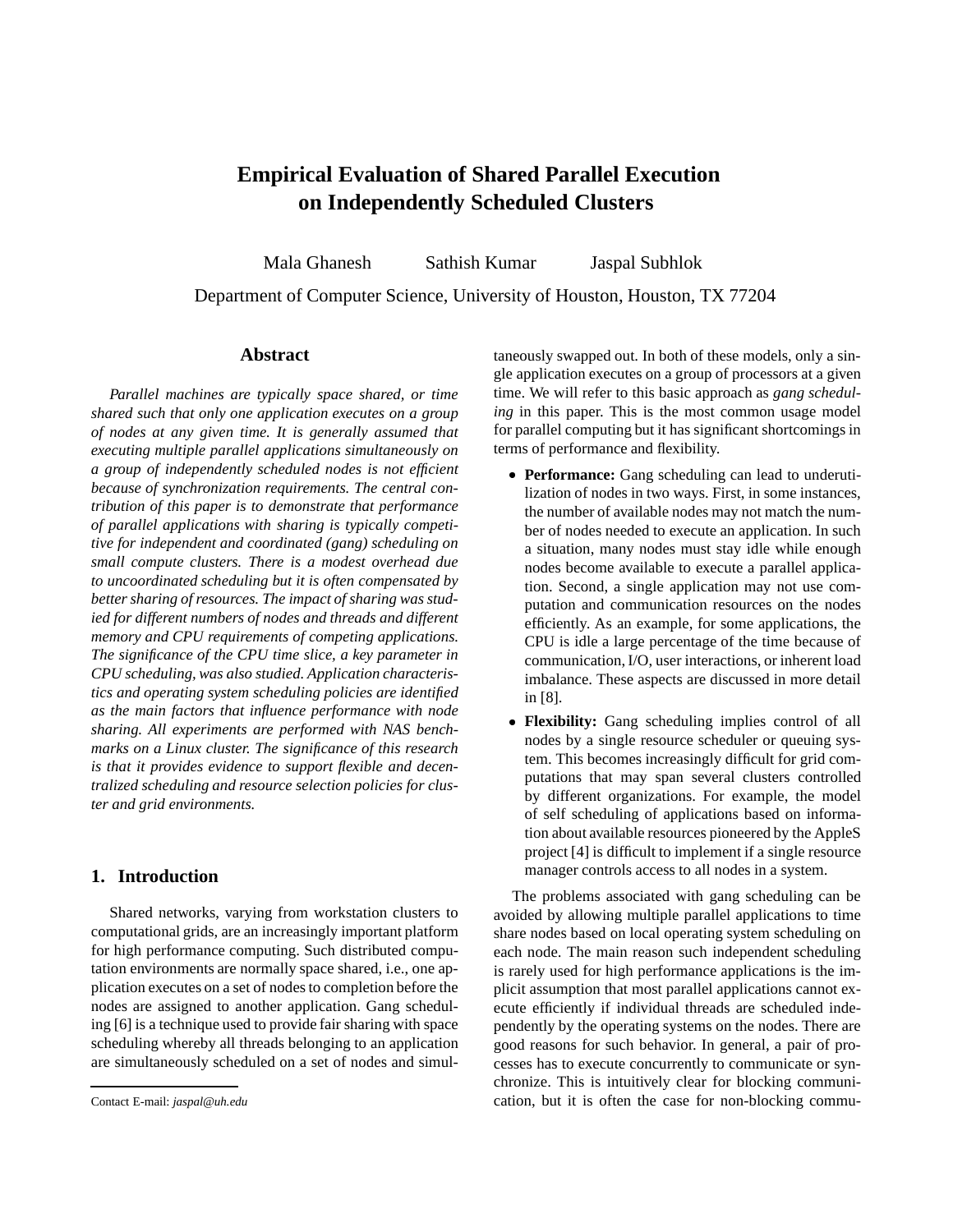nication also for implementation specific reasons such as buffer reservation messages and flow control. Independent scheduling of threads of a parallel application implies that when one thread is swapped out by the operating system for time sharing, other threads on other nodes can get blocked. Since every thread is assigned a CPU time slice independent of others, application execution can deteriorate dramatically because of the multiplicative effect potentially caused by every context switch on every executing node. Intuitively, independent scheduling is expected to be effective for coarse-grained applications but not for fine-grained applications with frequent communication or synchronization operations.

The main result of this paper is that for a broad range of applications on small clusters, independent scheduling is at least competitive with gang scheduling. That is, the application performance is often similar whether multiple parallel applications timeshare a set of nodes individually controlled by the operating systems, or if all threads of one application are scheduled collectively on groups of nodes with gang scheduling. In many cases, sharing with independent scheduling performs better because it offers better utilization of resources. We also present results that relate the performance of shared execution with independent scheduling to the key factors that it depends on: number of threads and nodes, memory requirements, operating system time slice quantum, and the number of sharing applications on a node.

These results suggest that scheduling and resource allocation models that are decentralized or employ concurrent scheduling [8] are perhaps more valuable than is currently believed. For example, models where applications independently select execution nodes based on best effort network and CPU information [4, 5, 13, 15] provided by tools like NWS [16] and Remos [11] are promising because a loosely controlled execution environment can provide acceptable application performance. This is especially important for grid environments that employ multiple distributed resources [7, 9, 10] since fine coordination of multiple clusters in different administrative domains can be difficult to impossible. This research essentially promotes the value of flexible resource selection mechanisms that allow independent scheduling of nodes for parallel computing.

# **2. Performance of independent and gang scheduling**

We discuss the expected performance when a long running application has to fairly share a set of nodes with other applications. For our discussions we will focus on the performance of an *application of interest* that has to share nodes with a *competing application* or a *competing load*. In this paper we assume that the competing load is always CPU-hungry so that the results can be interpreted in a meaningful way. For introductory discussion in this section, we assume single processor executing nodes, the number of application threads equals the number of nodes, and there is one competing load thread on every node. Many of these assumptions will be relaxed later in this paper. We will also present results for multiple CPU nodes and for multiple threads per node. We now discuss node sharing performance for gang scheduling and for uncoordinated independent scheduling.

In the case of gang scheduling, all threads associated with one application will execute simultaneously for an interval of time and then be swapped out for an equal interval of time. The application execution time will double as compared to execution without sharing, in addition to the overhead of context switching. Assuming that the time for which one application executes is much larger than the context switch overhead, the overall execution time (same as turnaround time in this context) will approximately double for a long running application. In this paper we employ such a "doubled" execution time as the reference execution time with gang scheduling. A real implementation will have additional overheads that are ignored. Hence our estimates are essentially optimistic execution times for gang scheduling and we will treat them as such. However, we also believe that gang scheduling overheads should be relatively small in a good implementation and hence our optimistic estimates should be realistic for long running applications.

We now consider the case of independent scheduling. We restate that we are considering the case where one thread of the application of interest and the competing load is assigned to every node. The scheduler on each node will attempt to assign equal time slices to the application of interest and competing loads, independent of scheduling on other nodes. If the application of interest is compute intensive with no communication, then the threads on each node will simply take twice as long to complete and the overall execution time of the application of interest will double. However, when an application has a significant communication component, estimating performance is much more complex. For a pair of threads to perform a synchronous data exchange, both must be actively executing at the same time, but since each thread is scheduled independently, it is difficult to predict synchronization waits. The communication delays due to uncoordinated scheduling can have a cascading effect on the performance of the entire application because of data and control dependencies.

Following is a discussion of the main factors that determine the performance of an application with sharing of independently scheduled nodes. We separately discuss the role of the node scheduling policy and application characteristics.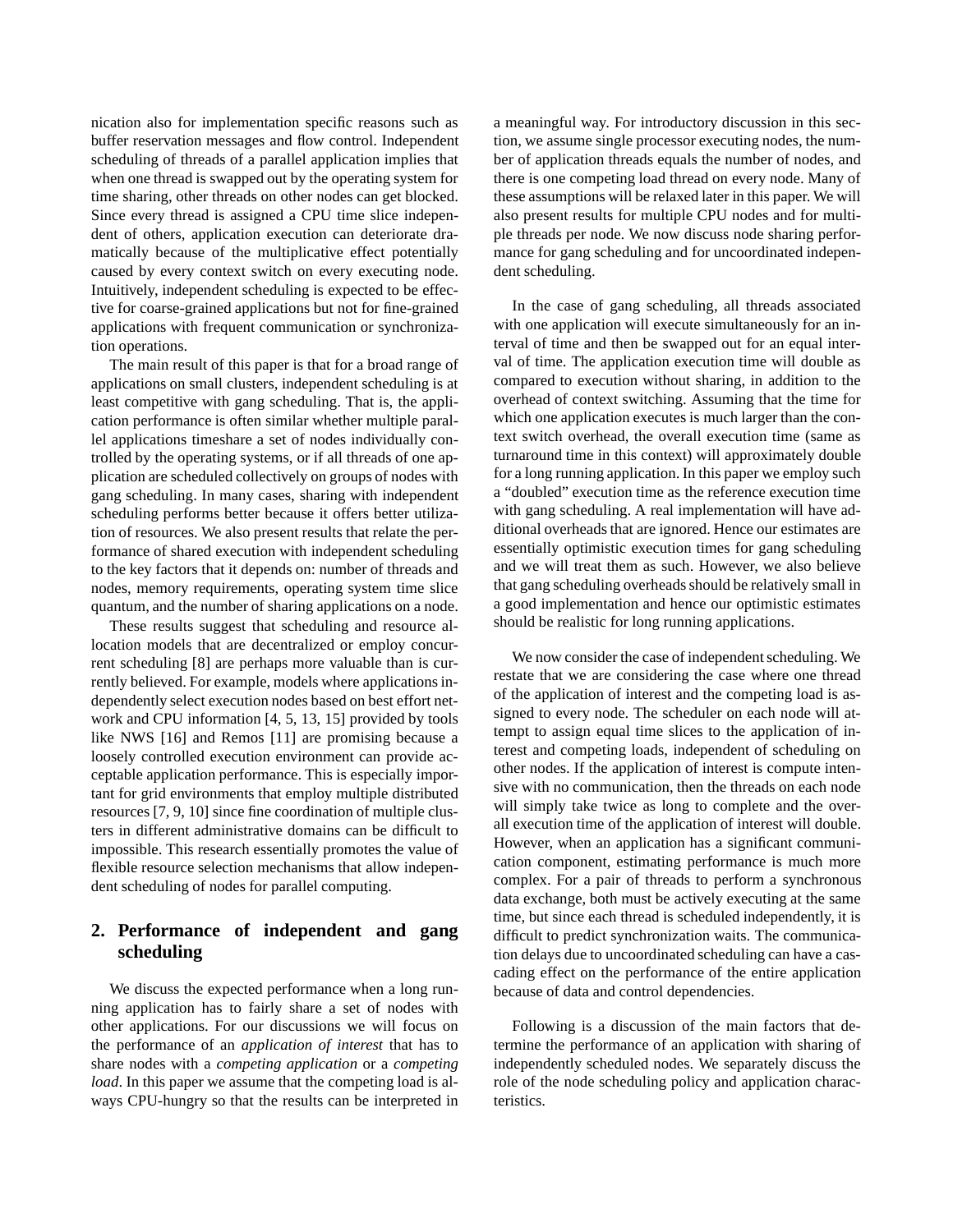### **2.1. Node scheduling policy**

If the application threads on each node of a workstation cluster were scheduled in a rigid round-robin fashion, a parallel application will get slowed down by an unacceptably large factor, and theoretically may never complete execution. The reason is that a pair of processes on different nodes that need to perform a synchronous data exchange may never be scheduled at the same time. In practice, this means potentially long delays on every communication step. Fortunately, such rigid policies are not used in practice. CPU schedulers make an effort to provide a fair share of CPU to all active processes. If a thread is blocked waiting for a communication operation, it is swapped out, but its priority in the waiting queue increases. Hence, it is likely to be immediately scheduled in the future when the thread on another node with which it needs to communicate becomes active. This feature significantly reduces the slowdown due to communication and synchronization waits. Many parallel applications follow the Bulk Synchronous Processing (BSP) model where all nodes repeatedly perform a computation operation followed by a communication operation. In such cases the processing nodes often self synchronize, where threads of the same application are scheduled on all nodes at about the same time because of the lock-step nature of execution. Related work has analyzed this behavior [1, 3].

An important aspect of a node scheduling policy is the CPU time slice quantum for which a process executes before the CPU is reassigned to another process in the waiting queue. We will discuss the performance aspects of different CPU time slice quanta and their relationship to shared application performance along with experimental results.

### **2.2. Application characteristics**

The extent of slowdown of an application due to CPU sharing depends to a large extent on the basic execution characteristics. We discuss the major relevant application features:

- *Communication volume and frequency:* If a parallel application is compute intensive and does not have a significant amount of communication, there will be no significant impact of asynchronous scheduling of threads on different nodes. Slowdown of such an application with sharing will be similar for independent scheduling and gang scheduling. In general, the additional slowdown due to communication and synchronization is likely to be higher for fine grain applications and for applications that exchange significant amounts of data.
- *Communication and synchronization pattern:* Beside the rate of messages and bytes exchanged by nodes,

the communication pattern is also an important factor that determines the slowdown due to node sharing. For example, if one node only communicates with one or two of its logical neighbors, the communication and synchronization related slowdown is likely to be much less than when each node communicates with every other node. Similarly, applications with a regular communication pattern are likely to perform better with sharing than applications with an irregular communication pattern.

 *CPU utilization:* Some parallel applications have relatively low processor utilization when executing exclusively on a cluster. When such an application must share the CPU with another application, the competing application will get the bulk of its fair share of the CPU from the times that the CPU would have gone idle otherwise. Hence the slowdown of the application of interest is likely to be relatively low.

### **3. Experiments and results**

We performed a set of experiments with Class-B NAS benchmark suite [2] on a small cluster to measure the slowdown associated with node sharing with independent scheduling. The computation cluster used for the experiments is a 100Mbps fast Ethernet based test bed of 1.8GHz Pentium Xeon Duos running Linux and MPICH implementation of MPI. We used the following NAS benchmarks in our experiments: BT (Block Tridiagonal), CG (Conjugate Gradient), EP (Embarrassingly Parallel), IS (Integer Sort), LU (LU decomposition), MG (Multigrid) and SP (Scalar Pentadiagonal). Each of the NAS codes was compiled with *g77* or *gcc* for 4, 8, or 16 threads and executed on 4 or 8 Dual processor nodes. SP and BT benchmarks used 9 threads instead of 8 because of the nature of the codes and the number of executing nodes was adjusted as appropriate.

The results in this paper compare the measured slowdown due to node sharing with independent scheduling with the estimated slowdown for node sharing with gang scheduling. Slowdown for an application is defined as:

$$
PercentageSlowdown = \tfrac{(B-A)*100}{A}
$$

where  $A$  is the execution time in dedicated mode and  $B$ is the execution time in shared mode.

The gang scheduling estimates are based on the simple concept that an application on a single CPU node will take twice as long to execute if it has to share the CPU with another application as it will have the CPU on all nodes half the time. However, in our experiments we are using dual processor compute nodes. We describe the two kinds of experiments that were conducted and how the gang scheduling slowdown was estimated.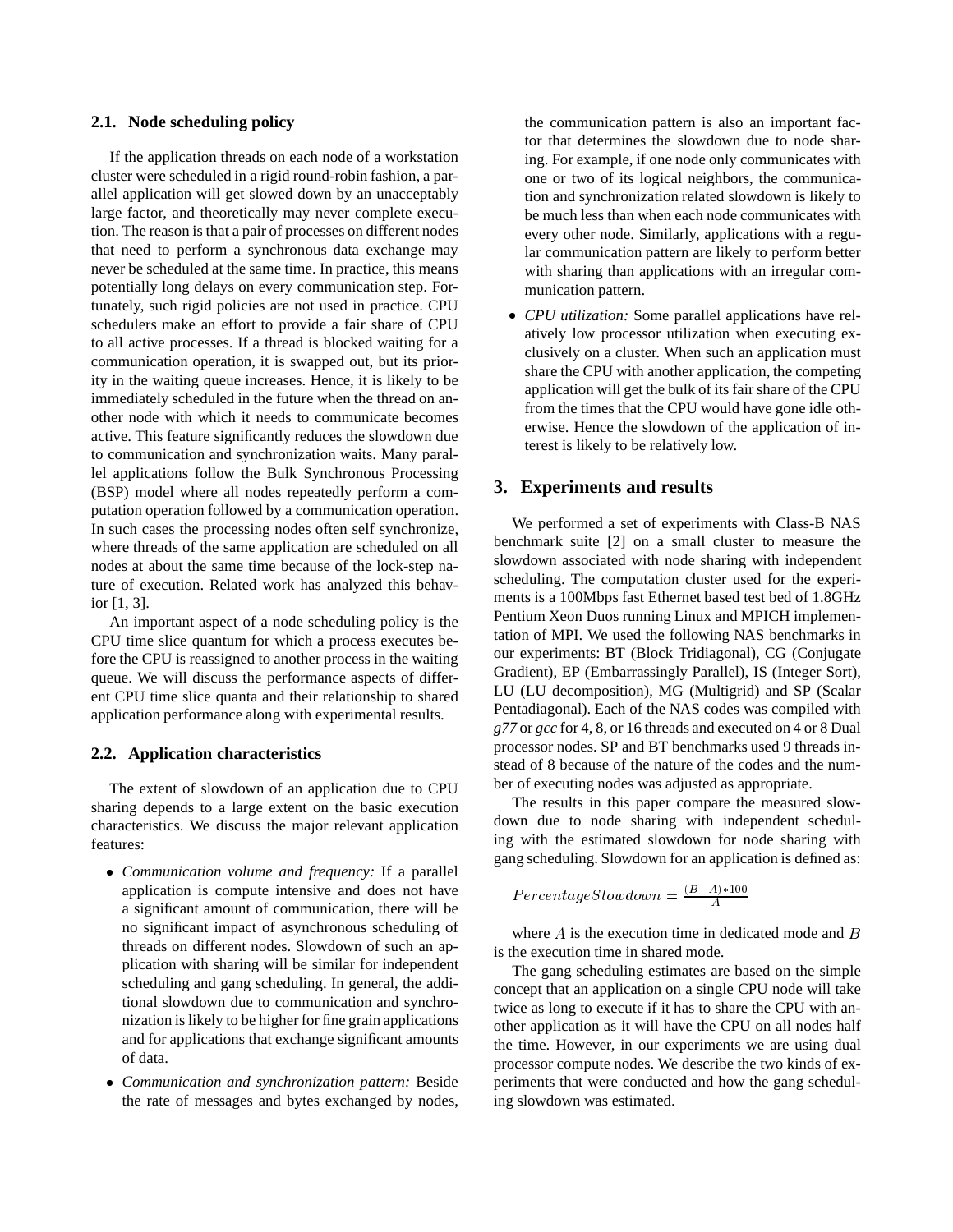- 1. *One application thread per node:* In this set of experiments, one application thread per node was executed for reference dedicated execution. For shared execution with independent scheduling, this application thread was executed simultaneously with 2 competing load threads on each node. (Note that no significant slowdown is expected with one competing load since each program can get one dedicated CPU.) In this scenario, the slowdown with gang scheduling is estimated to be 50% since every thread including the application thread will be scheduled  $2/3^{rd}$  of the time and idle  $1/3^{rd}$  of the time. We also state that 50% is the *nominal* expected slowdown for independent scheduling since that is the slowdown for a dedicated compute intensive application based on fair CPU sharing.
- 2. *Two application threads per node:* In this set of experiments, two application threads per node were executed for reference dedicated execution. For shared execution with independent scheduling, these application threads were executed simultaneously with one competing load thread on each node. Once again, the slowdown with gang scheduling is estimated to be 50% since every thread, including the application threads, will be scheduled  $2/3^{rd}$  of the time and idle  $1/3^{rd}$ of the time. We again state that 50% is the *nominal* expected slowdown for independent scheduling since that is the slowdown for a dedicated compute intensive application based on fair CPU sharing.<sup>1</sup>

# **3.1. Performance across different numbers of threads and nodes**

In order to analyze the impact of node sharing with independent scheduling, NAS benchmarks were executed with and without artificial competing load applications. For these experiments, the competing load is a synthetic CPU intensive program that uses little memory and has no communication or I/O. The slowdown for each benchmark due to competing loads was measured for each of the following scenarios:

- 1 application and 2 load threads per node on 4 nodes.
- 1 application and 2 load threads per node on 8/9 nodes.
- 2 application and 1 load thread per node on 4/5 nodes.
- 2 application and 1 load thread per node on 8 nodes.

The above combinations represent the minimum number of load threads needed to create competition for CPU resources. The reference unshared execution uses the same

configuration without the load threads and the estimated slowdown with gang scheduling in every case is 50%. The results are presented in Figure 1. We point out the general observations and continue discussion relating to specific benchmarks, CPU and memory loads, and CPU time slices, in the remainder of this section.



**Figure 1. Slowdown of the NAS benchmarks due to competing compute loads.**

- *Slowdown with independent scheduling is generally less than or comparable to the estimated slowdown with gang scheduling*. A slowdown less than 50% reflects better performance than gang scheduling. The average slowdown for the entire benchmark suite (rightmost group of bars) is below or around 50% for different combinations of threads and nodes. The implication is that, in most cases, the additional overhead due to communication between asynchronous threads with independent scheduling is overcome with better CPU utilization. That is, often the competing loads derive a large part of their CPU usage during times when the benchmark application is blocked on synchronization waits which does not affect the performance of the benchmark.
- *Slowdown is greater for the case of 1 application thread per node than for the case of 2 application threads per node.* This is clearly observed for the case of 4 nodes as well as 8 nodes from Figure 1. The reason is as follows. In the case of 1 application thread, we have added 2 load threads, and in the case of 2 application threads, we have added 1 load thread. The load threads need the CPU 100% of the time while the CPU demand of application threads varies. Hence there is

<sup>1</sup> This analysis assumes that an application with 2 threads out of a total 3 on the node will be awarded the system 2/3rd of the time in gang scheduling. While this is debatable, the analysis does compare gang scheduling and independent scheduling fairly and meaningfully.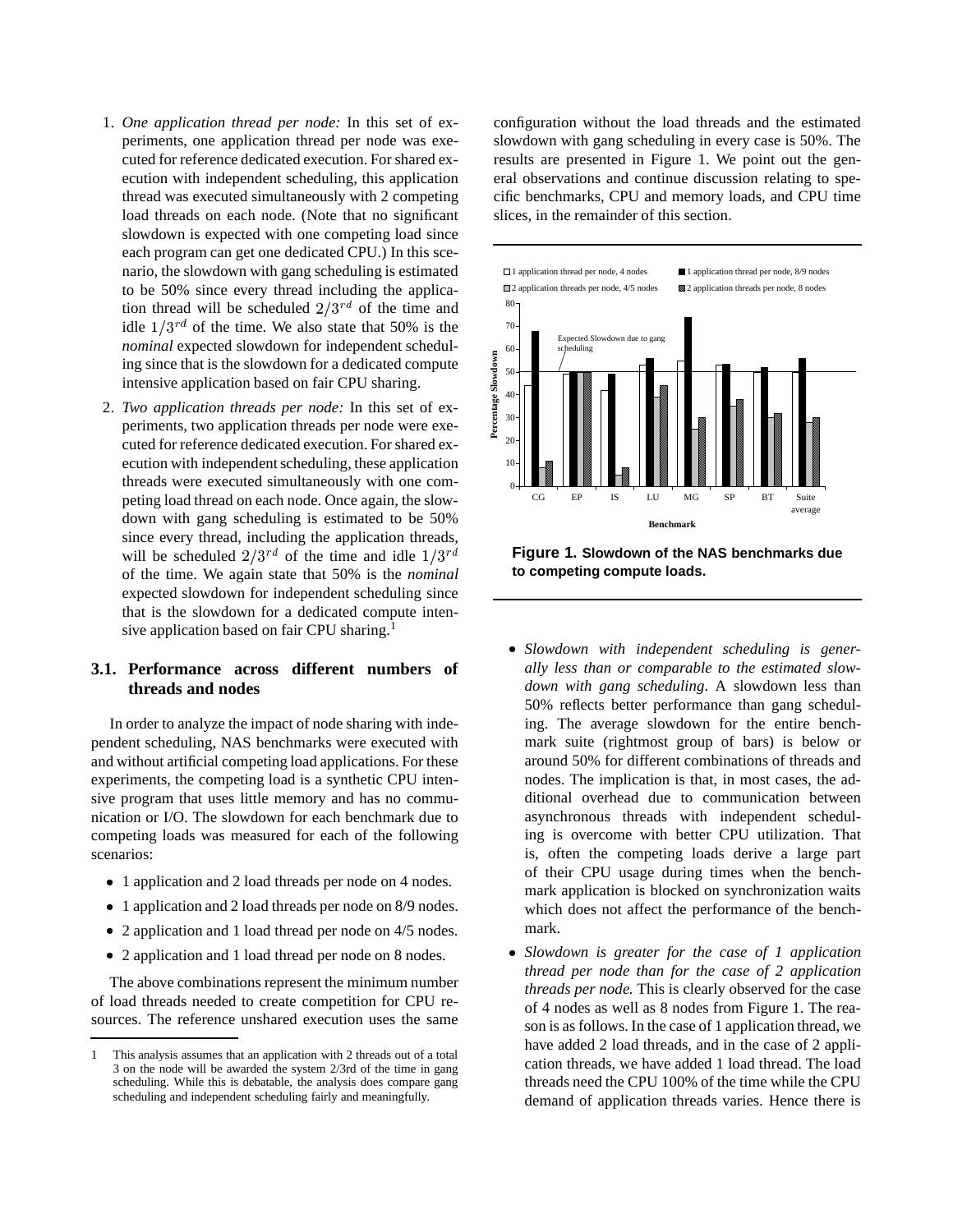more slowdown when 2 CPU hungry load threads are competing with an application thread as compared to the case of only 1 CPU hungry load thread.

 *Slowdown is greater for larger number of nodes.* It is clear from Figure 1 thatslowdown is higher for 8 nodes than for 4 nodes. In order to gain insight into the impact of the size of a cluster, we ran the benchmarks on a separate cluster on 4, 8 and 16 nodes with one thread per node - the range of nodes over which the benchmarks scale well and run in a reasonable amount of time. Since this experiment was done on a separate cluster from all others, the results are shown at the end of the paper, to avoid confusion, in Figure 5. It is clear that slowdown with independent scheduling increases as the number of nodes is increased from 4 to 16 across all benchmarks. The increase is faster for some applications, such as CG, IS and MG, and very little for others, particularly EP and IS. A larger number of nodes applied to the same computation implies more frequent global communication and synchronization operations since the application executes faster. Also, each operation typically involves a larger number of nodes. These factors have the potential of making shared execution slower for independent scheduling but are not relevant for gang scheduling. The conclusion is that performance of independent scheduling deteriorates slowly with cluster size. Hence the approach is suitable for small to midsize clusters.

#### **3.2. Performance across NAS benchmarks**

We observe from Figure 1 that the slowdown varies widely across the programs in the NAS benchmark suite. To understand this, we measured the basic runtime characteristics of NAS programs during execution on a dedicated testbed of 4 nodes. Vampir profiling library [12] was used to monitor messages sent by each executing node and CPU probes that we have developed [14] were used to measure the average CPU utilization, i.e., the percentage of time the CPU was busy executing the application. The results are presented in Table 1. We now point out a few observations that relate the shared performance of NAS benchmarks to their execution characteristics.

From Figure 1 we see that EP benchmark exhibits around 50% slowdown in all cases. Since EP is a compute bound program with no communication, it is expected that it will show the same slowdown whether gang scheduling or independent scheduling (or any other fair way of sharing the CPU among threads) is used. From Table 1 we see that the CPU utilization for EP is nearly 100%.

Let us focus on the numbers corresponding to two application threads per node in Figure 1. We observe that CG and IS show little slowdown, in the range of 5-10%, for ex-

| Bench     | Exec  | Communication |           | Computation |             |
|-----------|-------|---------------|-----------|-------------|-------------|
| mark      | Time  | Rate of       | Rate of   | Avg $%$     | Memory      |
|           | (Sec) | msg           | data      | CPU         | Utilization |
|           |       | dispatch      | dispatch  | Utilization | (MB)        |
|           |       | from each     | from each |             |             |
|           |       | node          | node      |             |             |
|           |       | (msgs/s)      | (KB/s)    |             |             |
| CG        | 417.2 | 19.1          | 2700      | 59.4        | 110         |
| EP        | 228.6 | 0             | $\Omega$  | 99.5        | 0           |
| <b>IS</b> | 81.2  | 1.3           | 4333      | 42.3        | 121         |
| LU        | 511.7 | 98.8          | 577       | 91.6        | 50          |
| MG        | 37.0  | 89.3          | 3020      | 69.0        | 114         |
| SP        | 881.3 | 5.4           | 1343      | 77.2        | 90          |

BT 924.9 2.6 730 88.2 276 **Table 1. Execution characteristics of the NAS benchmarks: 4 threads run on 4 nodes**

ecution on 4 or 8 nodes. We also see from Table 1 that IS and CG show the lowest CPU utilization for dedicated execution, around 42% and 59%, respectively. The explanation is that the single competing load in these cases is able to get most of its fair share of the CPU during the times the application threads would have been blocked for synchronization. Hence, the application suffers little slowdown. In general, we observe a strong correlation between the CPU utilization for dedicated execution shown in Table 1 and the slowdown for the case of 2 application threads and one load thread shown in Figure 1. Note that the above correlation is not apparent for the cases where a single application thread is executing with two load threads, also shown in Figure 1. As discussed previously, load threads need the CPU 100% of the time, so there is much more competition for the CPU when there are 2 load threads.

For the cases of 1 application thread and 2 load threads, the slowdown is the highest for CG, LU and MG. We observe from Table 1 that these three benchmark programs also have the highest frequency of message exchange, and CG and MG are among the programs with the highest volume of data exchange. It is apparent that, in this case, the slowdown is dominated by the overheads of message and data exchange. As noted earlier, CG and MG exhibit the maximum increase in slowdown going from 4 to 8 nodes. Clearly, the frequency and volume of communication is a key factor that determines performance with independent scheduling and its scalability.

#### **3.3. Performance across CPU time slice quanta**

An important aspect of processor scheduling for parallel applications is the nominal CPU time slice quantum given to an application for execution by the operating system. When multiple jobs are in the ready queue, an application may execute for the entire time slice quantum or it may be swapped out before the end of the time slice if it is blocked or if another application with a higher priority joins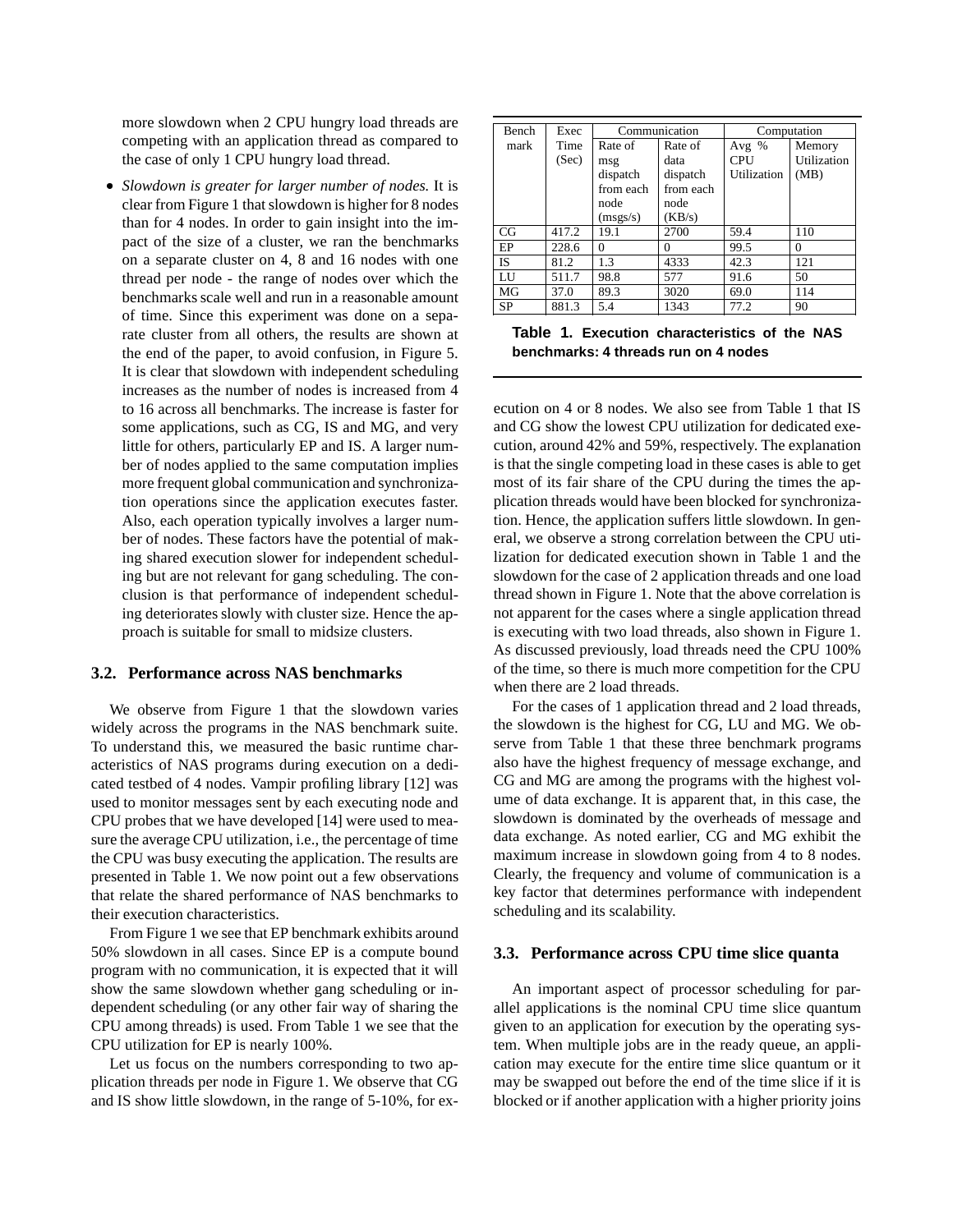the ready queue. A larger time slice quantum implies that a thread may have to wait for a longer time for another thread with which it needs to communicate to be scheduled. However, it also means that a message exchange is less likely to be interrupted because of a thread being swapped out after completing a time slice quantum.

The version of the Linux operating system we used (Redhat 7.2, kernel version 2.4.7-10) has a default time slice quantum of 50 milliseconds that was used for the results presented so far. In Figure 2, we present results with varying time slice quanta, specifically 30, 50, 100, and 200 milliseconds. We verified that the execution time for all the benchmarks without a competing load was virtually identical for all values of time slice quanta.



**values: 4 benchmark threads run on 4 nodes.**

We note that 30 ms time slice quantum has the worst performance for all benchmarks. The performance for 50ms, 100ms, and 200 ms are close to each other for most programs. The best performance is achieved with a 50ms time slice quantum for some applications and a 200ms time slice quantum for others. The average performance is the best for a 200ms time slice, although it is only slightly better than the average performance for 50ms and 100ms time slices. On LU and BT benchmarks the trend is towards worse performance as the time slice is increased from 100ms to 200ms. However, IS and CG, two of the more communication intensive programs, show the best performance with a time slice of 200ms.

On the whole, it appears that the choice of 50ms to 100ms time slice quantum common in operating systems is a reasonable one for time sharing parallel programs (even though such programs are unlikely to have been a design consideration). Some communication intensive programs, however, may achieve better sharing performance with a larger time slice quantum. There appears to be little scope of benefit with a time slice smaller than 50ms on this hardware. We also observed that when different time slice quanta were

used on different executing nodes, the sharing performance was similar to the lower performing of the two time slice quanta, but we have omitted the results for brevity.

#### **3.4. Performance across memory loads**

The competing loads employed in the experiments presented in this paper so far consisted of repeated numerical computations without significant memory usage. We separately conducted a series of experiments with loads that allocated a significant amount of memory and periodically scanned the entire data space. The slowdown of different benchmark programs due to competing loads with different memory requirements is presented in Figure 3. Each benchmark program itself has a fixed memory requirement in this suite of experiments, and those are listed in Table 1.



**Figure 3. Slowdown under different memory load conditions. 4 benchmark threads run on 4 nodes.**

The immediate observation from Figure 3 is that the variation in slowdown is relatively small when the load memory requirement is changed, until we approach the total available memory on the system, which is nominally 1 Gigabyte. When the combined memory requirement of all threads reaches the point where virtual memory has to be employed, the change in performance is drastic. Interestingly, for most benchmarks, the slowdown *decreases* dramatically which appears to be counterintuitive. We believe that the reason is that the load threads are swapped out frequently due to page faults giving the benchmark programs a much larger fraction of the CPU time.

Figure 4 zooms in on the impact of changed memory requirement in the range of cache capacities, which is 256K per CPU for the L2 cache on these nodes. When a competing application is using the cache extensively, the benchmark will find the cache "cold" when it is scheduled. This should result in a slowdown but the practical impact seems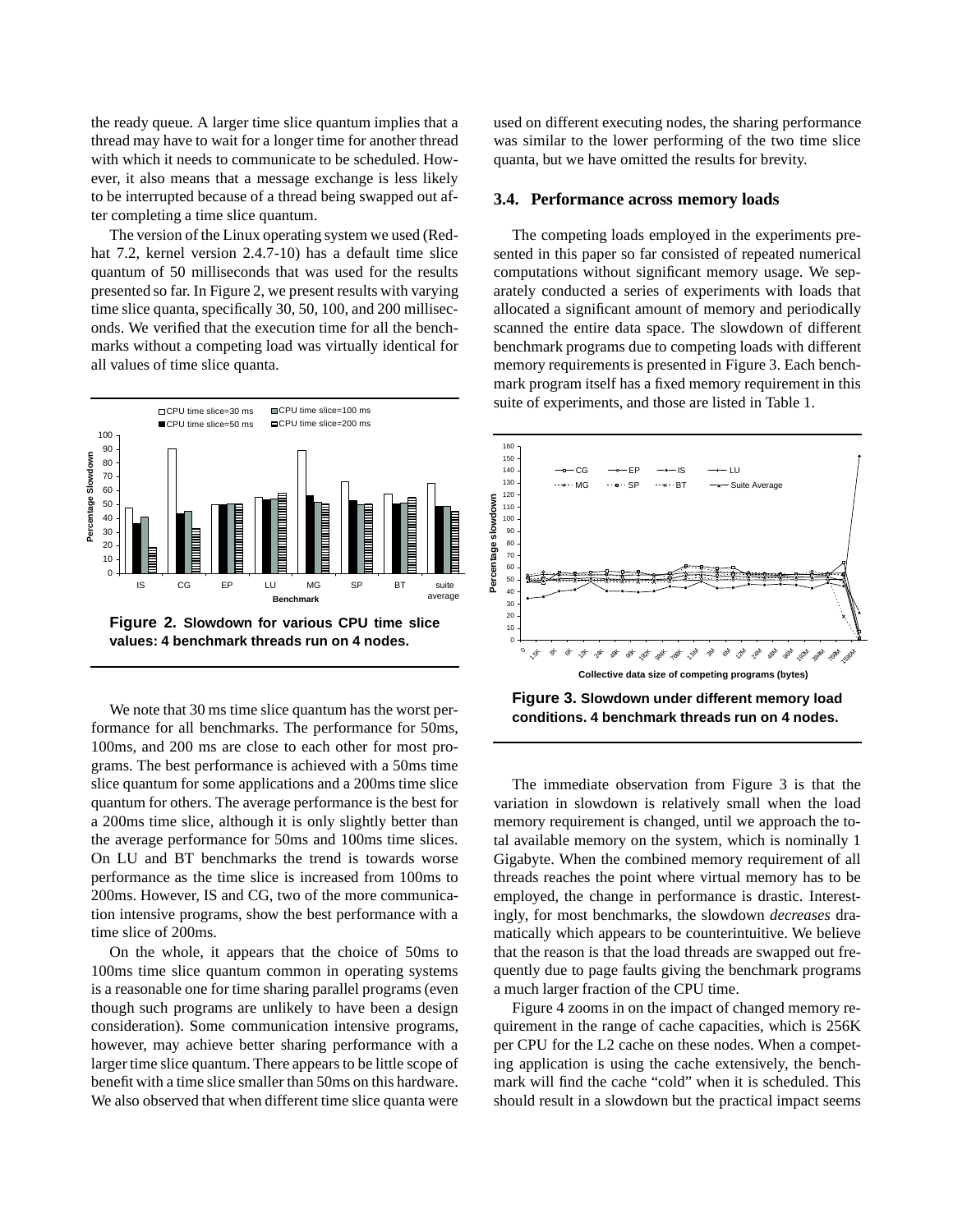to be relatively small. There is a distinct increase in the slowdown across most applications as memory usage of competing applications approaches and exceeds the cache capacity, which corresponds to 512K point in the graph. Some benchmarks show significant performance variations at other points, but an analysis is beyond the scope of this paper and we believe it is related to application specific memory access patterns.



**Figure 4. Slowdown under memory loads around cache sizes. 4 benchmark threads run on 4 nodes.**

### **4. Summary and discussion**

We summarize the main results of this paper and discuss their significance.

- Sharing a set of nodes with independent scheduling is competitive with gang scheduling for small clusters.
- An application's CPU utilization and communication volume and frequency are the key factors that determine performance with sharing. A lower CPU utilization during dedicated execution implies better sharing performance, while frequent and large message exchanges imply worse sharing performance with independent scheduling.
- The CPU time slice quantum assigned by the operating system is an important factor for shared execution. Common values in the range of 50ms to 100ms are reasonable choices. A lower CPU time slice quantum value uniformly deteriorates performance while the impact of a higher one is application dependent.
- The memory competition is a major factor only if the combined memory requirement of all the threads approaches the total available memory.

Performance of applications with uncoordinated timesharing on a small cluster of nodes is competitive with gang scheduling for a variety of parallel applications including fine-grained and communication intensive computations represented by the NAS benchmarks. This contradicts with the common assumption that space scheduling or gang scheduling is essential for getting reasonable performance for most parallel applications. The performance in this context also reflects the cluster throughput.

We have not performed actual experiments with gang scheduling, and instead used optimistic estimates without overheads. Our main point is that independent scheduling yields competitive performance as compared to gang scheduling, hence using an optimistic estimate for gang scheduling only makes it stronger. We have used synthetic CPU intensive competing loads for our experiments and analysis. The actual applications may not be as CPU hungry and provide better sharing performance and that has been our empirical experience. Hence, using CPU intensive competing loads is a conservative assumption.

We believe that one of the key reasons for relatively good performance with independent scheduling is that application threads over multiple nodes become automatically coordinated with standard operating system scheduling policies. An executing application process may get swapped out prematurely if it blocks waiting for a peer process to be scheduled, but it gains priority, and is likely to get scheduled immediately again once its peer process is also scheduled. Such a mechanism implicitly leads to scheduling synchronization among application threads which greatly helps communication performance.

It is expected that sharing performance will be different for different computation environments. However, we expect the patterns to be similar unless the processing paradigm is fundamentally different. For example, we assume that when a process is blocked for communication it is removed from the ready queue of processes. Use of busywaiting would yield different results. Also, although NAS benchmarks represent a large class of scientific computations, there are other very fine grain applications that may perform poorly with independent scheduling. The results in this paper were obtained on a fast Ethernet but we have not observed any qualitative difference with gigabit Ethernet. However, the challenges of sharing are different for other interconnects such as Myrinet. Finally, we have presented results for a small cluster. It appears that the performance with independent scheduling gradually deteriorates for larger clusters but more experiments and simulations are needed to study that relationship.